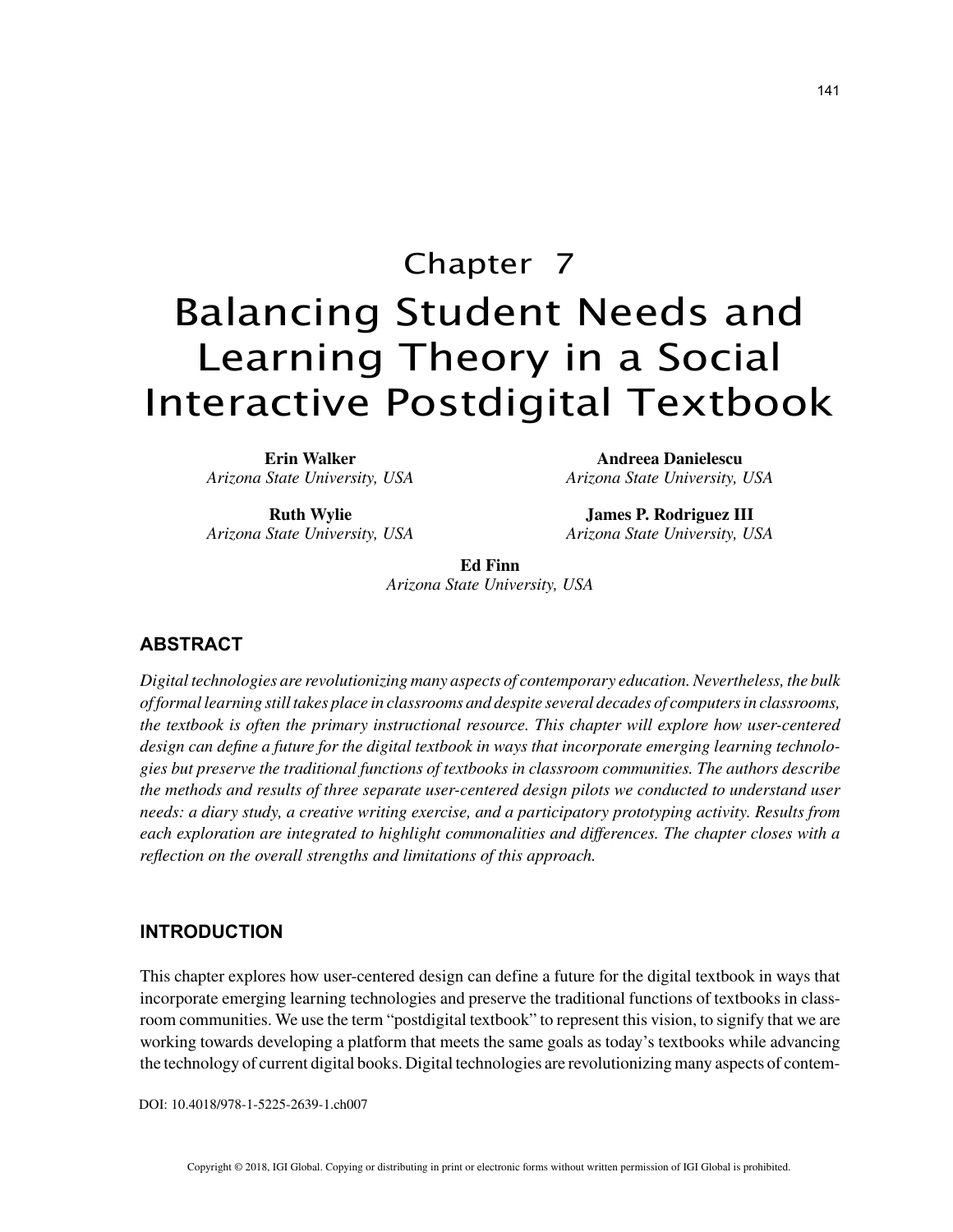#### *Balancing Student Needs and Learning Theory in a Social Interactive Postdigital Textbook*

porary education. The Open Educational Resources movement has given students unprecedented access to resources and expertise in a variety of subject areas, and with the combination of Web 2.0 technologies and educational content, students can now make social and intellectual connections with those who share similar interests around the world (Brown  $\&$  Adler, 2008). The growth of mobile and ubiquitous technologies has made learning content accessible anytime and anywhere (Hwang & Wu, 2014). A multitude of online learning resources has emerged that can be tailored to meet students' unique needs.

Nevertheless, the bulk of formal learning still takes place in classrooms and despite several decades of computers in classrooms, the textbook is often the primary instructional resource. Millions of students continue to use textbooks that quickly become dated, impose rigid knowledge structures on material, and offer limited forms of interactive engagement (Lewin, 2009). Digital textbooks are gradually replacing physical textbooks in the classroom, with decreasing costs and improved portability and accessibility making them increasingly appealing (Heider, Laverick, & Bennett, 2009; Marmarelli & Ringle, 2011; Nelson, 2008; Uzwyshyn, 2012). The infrastructure for developing digital textbooks is growing rapidly: Apple iBooks has established distribution partnerships with major textbook publishers, and AcademicPub and Inkling have developed digital textbook authoring platforms. Digital textbooks incorporate more multimedia and interactivity, cost less, and are more easily searchable than physical textbooks (Lewin, 2009). However, today's digital textbooks rarely leverage advances made in educational technology and learning sciences. They are often analogs to their print counterparts with additional features such as better search, navigation, and annotation (Chong, Lim, & Ling, 2009; Marmarelli & Ringle, 2011; Marshall, 1997), and the facilitation of multimedia and basic interactivity (Kim, Yang, Kang, & Kim, 2010; Kwok, 2012).

There are good reasons that the traditional model of the textbook persists, even as technology and pedagogy advance. Textbooks serve important core functions in formal learning environments. They provide curricular stability through structured knowledge: teachers can depend on a uniform structure for instruction and know that all students are approaching the same material at the same pace (Cunningham, Duffy, & Knuth, 1993; Eilam & Poyas, 2012). They serve as a shared resource in the learning community of the classroom, creating a space for students and teachers to voice their thoughts and engage in collective acts of meaning-making (Finn, 2012; Zhao & Kuh, 2004). Bold thinkers like Neal Stephenson and Alan Kay imagined the future of education as uniquely personalized with content and activities that intelligently adapt to each student's needs and preferences (Kay, 1972; Stephenson, 1995). However, a textbook that is completely adaptive to each individual student is at odds with the current function of a textbook in the classroom, where a learning community works together to acquire the same content in a fixed order.

### **The Potential of Digital Textbooks**

Two threads of work on advanced learning technologies have emerged that better leverage the current role of textbooks in classrooms. First, representational tools help students build on prior knowledge and integrate across different sources of information, often through the use of graphic organizers like tables or concept maps (Davies, 2011; Ponce & Mayer, 2014). Today, students produce a variety of personal digital resources (e.g., notes, flashcards, and reports) and have access to a flood of online educational content (e.g. websites, internet forums, and online learning communities) that can extend and complement their primary learning resource (Greenbow, Robelia, & Hughes, 2009). Students must work to connect information within a text and integrate information with external resources (e.g., class notes and